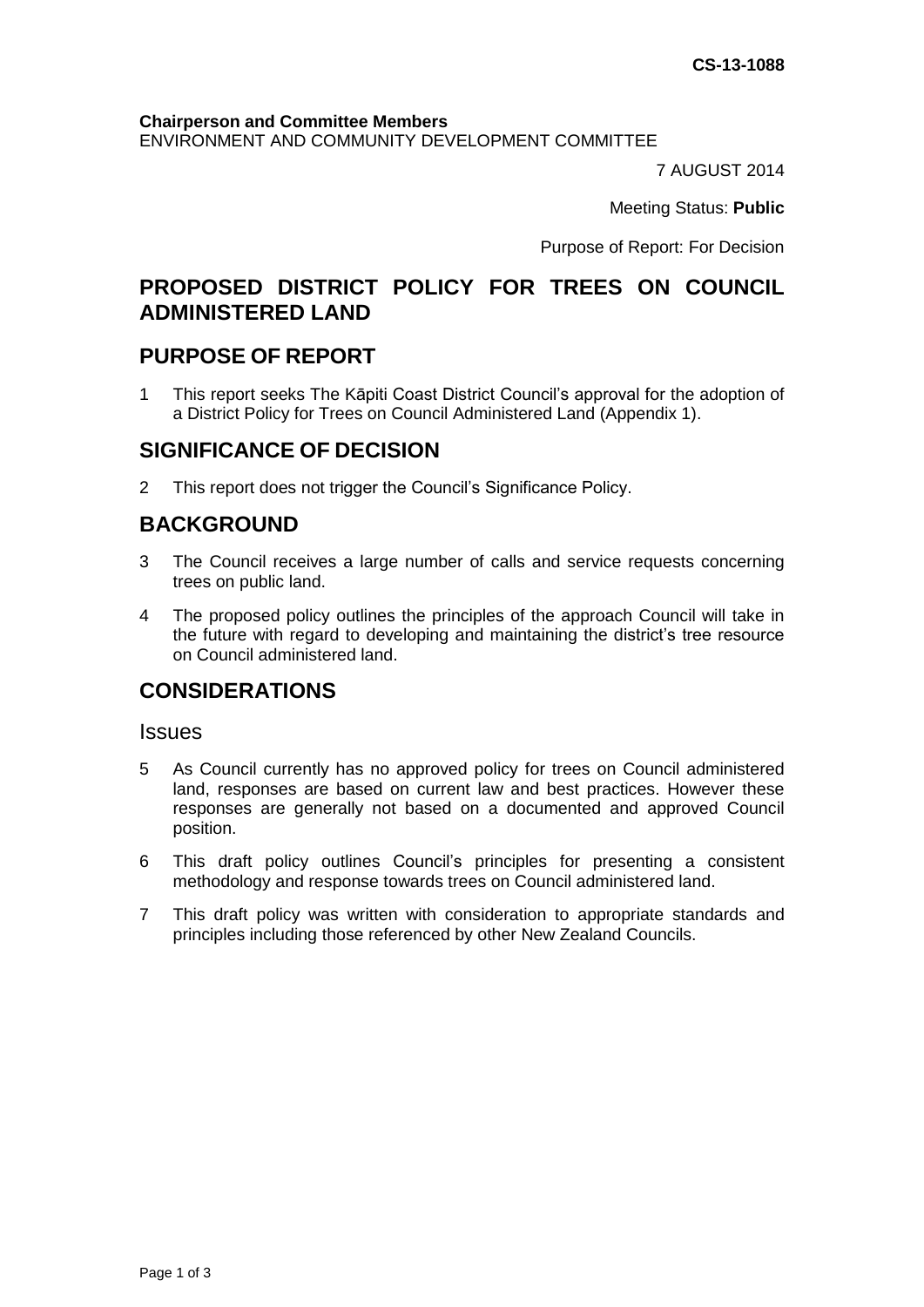#### 8 Summary

#### General Policies and Objectives

- To protect and manage trees on Council administered land in compliance with established standards
- To establish a consistent procedure for dealing with tree related matters
- To establish a tree resource of mixed variety and mixed age stock to place 'the right tree in the right place' and to allow for a relatively predictable programme of replacement and maintenance
- To develop an on-going programme of enhancement and replacement planting
- To maintain all trees on Council administered land as appropriate, not allowing Council trees to become a public safety hazard
- To promote and support community based tree initiatives where resources and policy allow

#### General points

- This policy is for trees on Council administered land, not private land
- This policy assesses and balances tree value with regard to resources, wider community value and individual considerations. Generally wider community benefits will take precedence over individual concerns
- Potentially large trees to be planted where possible to maintain scale with large buildings and balance ongoing land subdivision into smaller lot sizes
- Consultation will take place where appropriate at a level commensurate with the scale and location of planting
- Trees planted may be exotic or native
- Recognise and appropriately provide for the cultural and spiritual values of tāngata whenua when managing the district tree resource

### Financial Considerations

- 9 There are budgetary issues to be considered during the Long Term Plan process:
	- Implementing a proactive planting and maintenance programme.
	- Covering street tree maintenance to the acceptable industry standard.
	- Council's responsibility for the on-going maintenance costs of trees in the vicinity of power lines. These changes are in line with the Electricity (Hazards from Trees) Regulations 2003.
	- Tree maintenance on parks and reserves is covered by individual parks maintenance budgets.